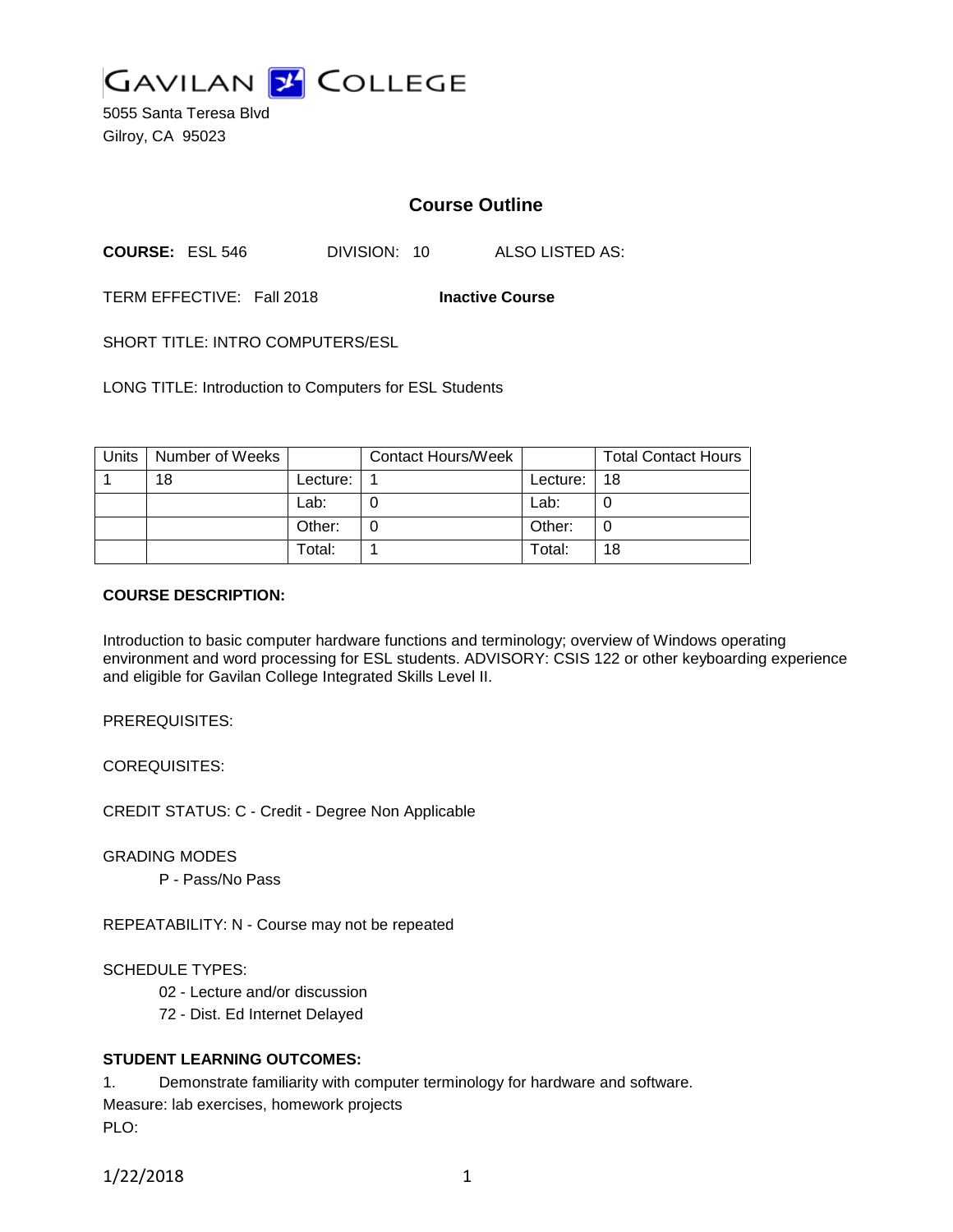ILO: 3,1

GE-LO:

Year assessed or anticipated year of assessment: 2017

2. Use functions of the Windows environment and manipulate the desktop.

Measure: lab exercises, homework projects

PLO:

ILO: 3,1

GE-LO:

Year assessed or anticipated year of assessment: 2017

3. Use Microsoft Word to create, save, and print documents.

Measure: lab exercises, homework projects

PLO:

ILO: 3,1,4

GE-LO:

Year assessed or anticipated year of assessment: 2017

4. Demonstrate ability to move, insert, select, replace, delete, justify and format text in Microsoft Word. Measure: lab exercises, homework projects

PLO:

ILO: 3,1,4

GE-LO:

Year assessed or anticipated year of assessment: 2017

5. Use Microsoft Word menus, toolbars, and dialog boxes to format text.

Measure: lab exercises, homework projects

PLO:

ILO: 3,1,4

GE-LO:

Year assessed or anticipated year of assessment: 2017

## **CONTENT, STUDENT PERFORMANCE OBJECTIVES, OUT-OF-CLASS ASSIGNMENTS**

Inactive Course: 11/27/2017

2 HOURS

CONTENT: Review course syllabus, lab requirements and rules; recognize and identify the parts of the Windows environment; define basic hardware and software terminology; watch "Getting Started" Windows tutorial video.

HOMEWORK: Complete assignment on how to use a mouse, follow the Windows online tutorial; label parts of the current Windows environment; complete task sheet requiring demonstration of knowledge of basic functions (e.g. open, close, minimize, maximize, switch to a different function); fill out computer use questionnaire.

STUDENT PERFORMANCE OBJECTIVE: Use a mouse, identify the parts of the computer; demonstrate ability to open the start menu, click/highlight various programs.

2 HOURS

CONTENT: Review major parts of Windows screen; work from flash drive; input text; discuss concept of word-wrap; make a header; use icons to change spacing, bold, underline, center; practice making revisions by inserting and deleting; save document to flash drive; print.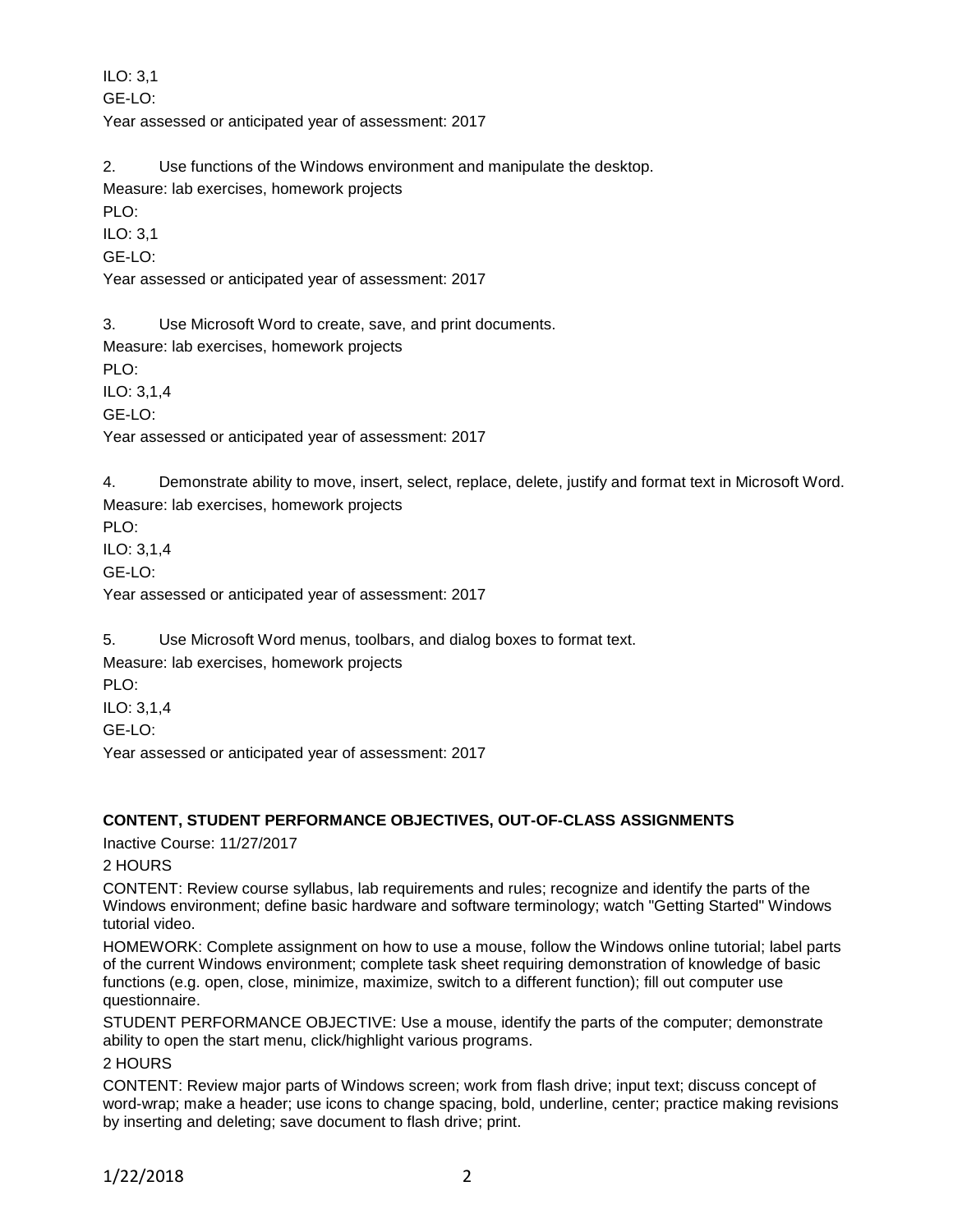HOMEWORK: Create a document, executing specific directions and inputting given text; use a header on homework assignment; save and print assignment; review concepts by matching terminology to definition.

STUDENT PERFORMANCE OBJECTIVE: Create and edit documents; create a header for assignments; apply spacing, centering, bolding, and underlining.

### 2 HOURS

CONTENT: Review and employ operations of previous weeks; find files on a flash drive; use right mouse button to access shortcut menu; practice copying and deleting files; use "save as" to save a file.

HOMEWORK: Type a document; use a header; use correct spacing; save file to flash drive and print; review concepts identifying and labeling screen parts.

STUDENT PERFORMANCE OBJECTIVE: Work from a flash drive; create, copy and delete files.

## 2 HOURS

CONTENT: Review and employ operations of previous weeks; work with existing documents; increase view, use paragraph marker to count lines; use spell and grammar check; use page up/down to move through document; highlight to select and deselect text.

HOMEWORK: Access files from the desktop, practice moving within a given text, selecting and deselecting text from an existing document; use personal floppy disk to access document, manipulating data to practice spacing and correct spelling and grammar errors.

STUDENT PERFORMANCE OBJECTIVE: Create and revise documents through the application of spelling and grammar checks and the selection and deselection of text for deletion; use the paragraph marker for spacing purposes.

#### 2 HOURS

CONTENT: Review and employ operations from previous weeks; discuss use of colored lines to show misspellings and note it does not check for usage; some errors are false; access information from flash drive and save; tab and center documents, insert information with cursor.

HOMEWORK: Access a file from a personal flash drive and correct errors; access document from My Documents and make various corrections.

STUDENT PERFORMANCE OBJECTIVE: Access information from various locations, make revisions, use tab at beginning of paragraph, and center documents.

#### 2 HOURS

CONTENT: review and employ operations from previous weeks; key numbered lists using the command keys; transition from one document to another; change fonts.

HOMEWORK: Key a list of sentences. Practice functions such as bolding and underlining; use format tools to number sentences; double space by selecting text and using command key; use command "F4" to repeat last task.

STUDENT PERFORMANCE OBJECTIVE: number sentences; use function keys and command keys in addition to tool bar.

## 2 HOURS

CONTENT: Review and employ operations from previous weeks; use "increase indent icon" to move text back into place when automatically indented; number sentences from beginning of document; cut and paste words, sentences and paragraphs; make changes to document and rename with "save as."

HOMEWORK: Number and key a list of sentences; key a paragraph, double space and indent; cut and paste various sentences, rename and save.

STUDENT PERFORMANCE OBJECTIVE: Correct over-corrections (correct when automatically made changes are incorrect); number sentences with command keys; demonstrate ability to cut and paste; rename documents.

## 1 HOUR

CONTENT: Review and employ operations from previous weeks; change font and size of lettering; access clip art from flash drive, select images for use, and save.

HOMEWORK: key numbered sentences and paragraphs by following a list of instructions that require use of inserting, changing font and size, cutting and pasting, spacing, underlining titles, changing names of titles and saving.

STUDENT PERFORMANCE OBJECTIVE: Practice changing fonts and letter size; find and apply clip art. 1 HOUR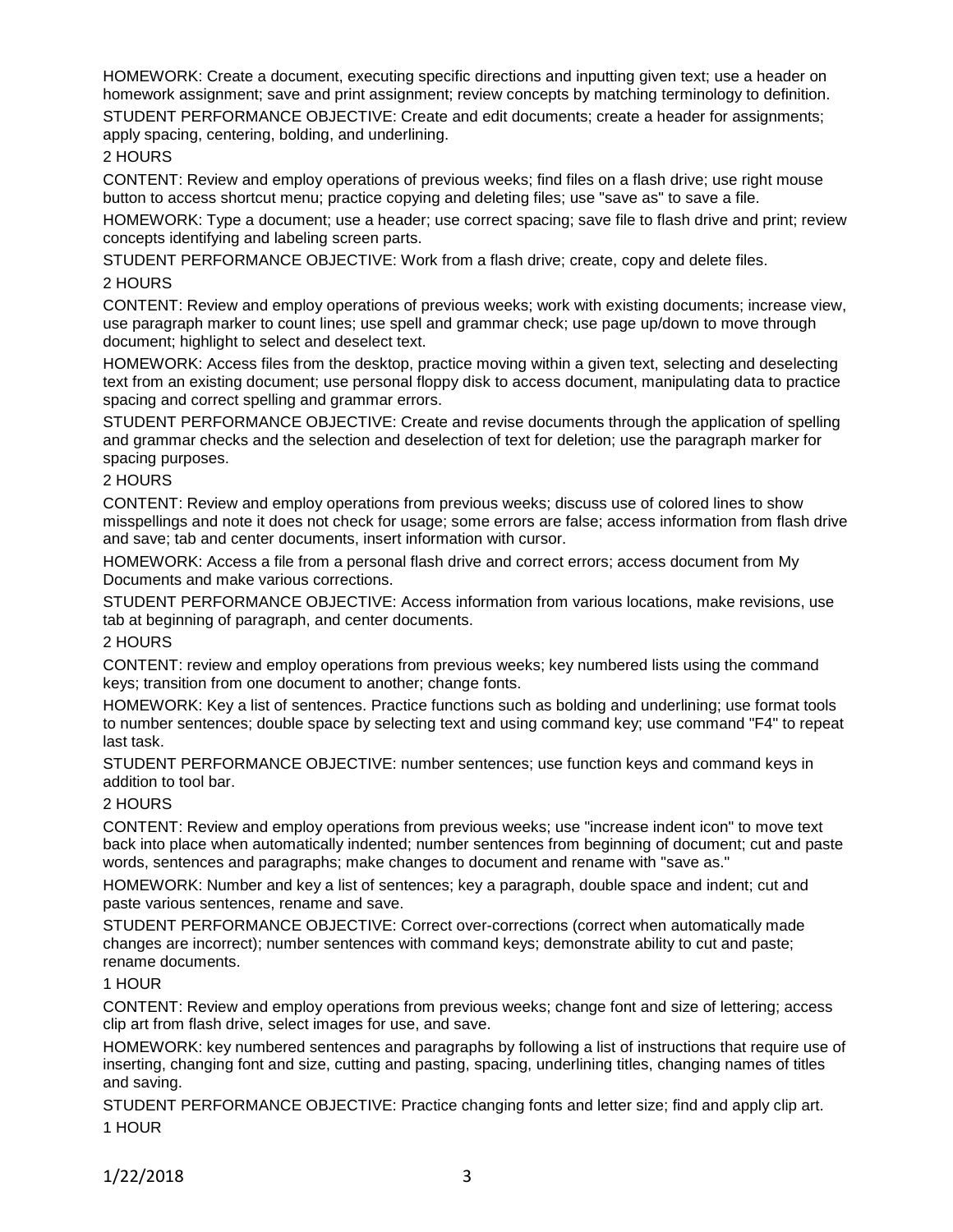CONTENT: Practice all skills learned in previous weeks and put them into practice in a final project.

HOMEWORK: Utilize a variety of Microsoft Word commands to create, format, save, and print a document.

STUDENT PERFORMANCE OBJECTIVE: Get an overview of the different formatting tools available in the creation of a word document in preparation for a final exam project.

2 HOURS: Final Exam: Students will demonstrate ability to perform basic word processing skills through the creation, editing, saving, and printing of a document to which a number of alterations have to be made.

## **METHODS OF INSTRUCTION:**

Lecture and application; use of computers, computer tutorials and video.

## **METHODS OF EVALUATION:**

The types of writing assignments required: None The problem-solving assignments required: None The types of skill demonstrations required: Class performance Performance exams Other: Lab exercises and tutorials The types of objective examinations used in the course: Multiple choice True/false Matching items **Completion** Other category: None The basis for assigning students grades in the course: Writing assignments: 0% - 0% Problem-solving demonstrations: 0% - 0% Skill demonstrations: 50% - 80% Objective examinations: 20% - 50% Other methods of evaluation: 0% - 0%

## **REPRESENTATIVE TEXTBOOKS:**

None Required.

Note: White binder with lesson plans, instructional materials, and activities is in the ESL Department Chair's office.

## **ARTICULATION and CERTIFICATE INFORMATION**

Associate Degree: CSU GE: IGETC: CSU TRANSFER: Not Transferable UC TRANSFER: Not Transferable